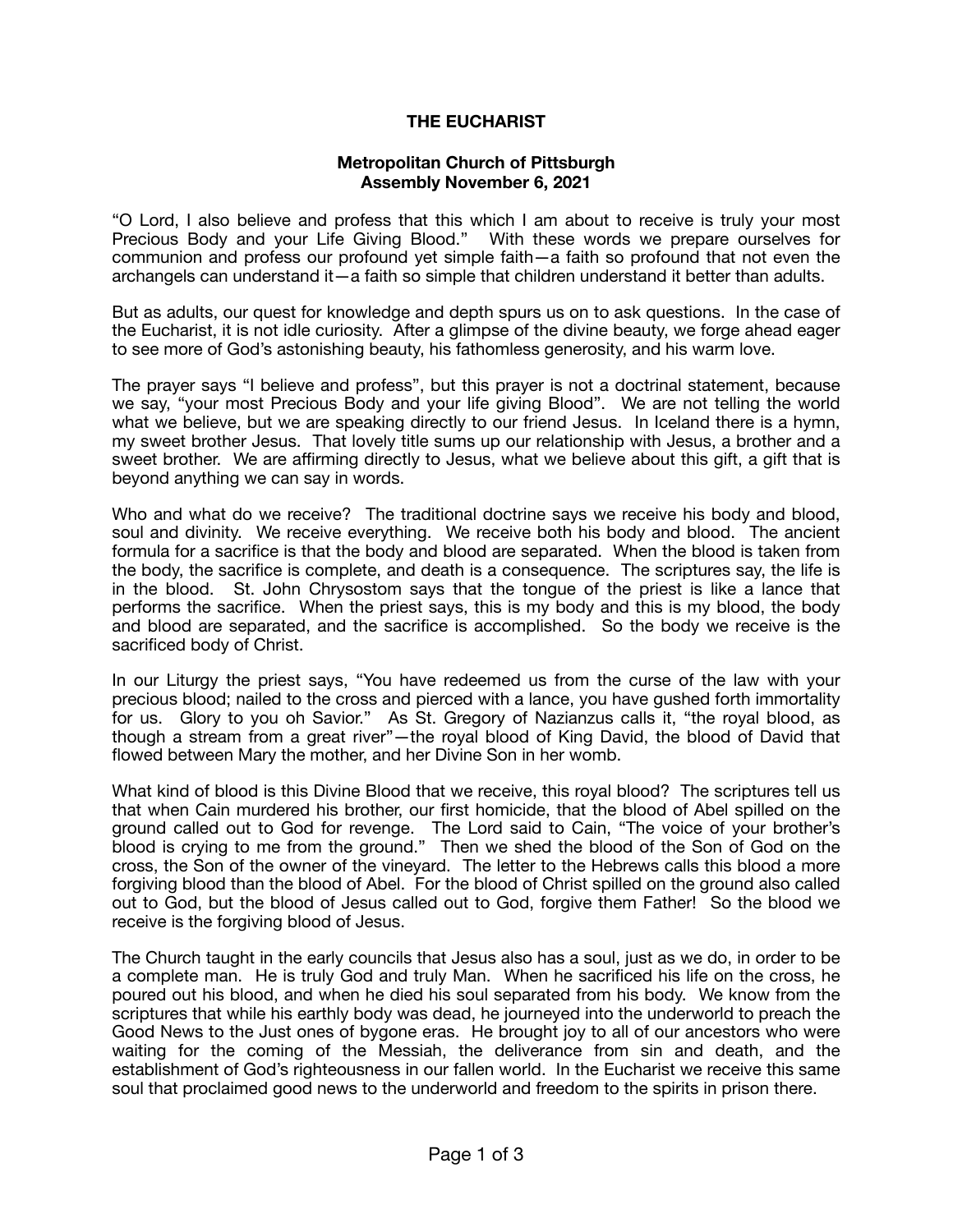Before communion, the priest puts the precious body into the chalice, reuniting the body and blood. He says, "The fullness of the Holy Spirit" because the Spirit is the breath of God. It is as though the Resurrection itself, that no human eye beheld, the Resurrection that stupefied the Roman soldiers, is made present for us on the altar.

In the Eucharist then we receive his precious body, his blood shed for our purification, and his soul that visited Hades. We receive the risen flesh and blood of Jesus, a promise of our own resurrection on the last day, for how could God fail to raise us up when we have the risen Christ in our flesh?

From the beginning there have been those who deny Christ. In his concern for his sheep, the early bishop and martyr Ignatius writes about these heretics, "They abstain from the Eucharist and from prayer because they do not confess that the Eucharist is the flesh of our Savior Jesus Christ, flesh which suffered for our sins and which that Father, in his goodness, raised up again." Well there is something to put us in awe! When we receive the precious flesh of Jesus, we receive the flesh that suffered as a consequence of our sins and for the forgiveness of our sins. We receive the flesh that walked on foot all over the Holy Land to bring light into darkness. We receive the flesh that healed lepers, and the blind, and the deaf, and raised the dead, and freed souls in bondage to demons, and made joyful wine at the wedding feast. We receive the flesh that calmed the storm at sea and commanded the weather, and that same flesh calms the storm inside of our own souls. We receive the flesh that was transfigured on the mountain between Moses and Elijah revealing as much of his glory as his disciples could bear to behold. We receive the flesh that traveled to Jerusalem carrying in secret the terrible knowledge of the impending passion, and that entered the Holy City on the foal of a donkey in fulfillment of the prophecy of Zechariah. We receive the flesh that knelt in prayer in the garden for you and for me, and said, Father, let this cup pass from my lips, but not my will, but thine be done. We receive the flesh that was betrayed, and laughed at, and spat upon, and insulted, and beaten, as foretold by the Holy Prophet Isaiah. We receive the flesh that was scourged at the pillar for our very own sins. We receive the wearied flesh that carried it's own cross, it's own instrument of execution to Golgotha. We receive the flesh that was nailed between two thieves, that endured the insults of one thief, and that promised Paradise to the repentant thief. We receive the flesh that was pierced with a lance. We receive the flesh that in its final agony cried out, forgive them Father. According to St. Ignatius, this is the body of Jesus that we receive in the Holy Eucharist.

In the sixth chapter of Isaiah, we read the astounding vision of the prophet when he is called in the temple. He says, "In the year that King Uzziah died, I saw the Lord sitting upon a throne, high and lifted up, and his train filled the temple. Above him stood the seraphim; each had six wings: with two he covered his face, with two he covered his nether regions, and with two he flew. And one called to the other, "Holy, holy, holy is the Lord of the Sabaoth." And the foundation of the temple shook at the voice of him who called out, and the house was filled with smoke." Isaiah tells us that he was overcome with fear at the sight and said, "Woe is me! I am lost! For I am a man of unclean lips, and I dwell in the midst of a people of unclean lips, for my eyes have seen the King, the One Who Is, the Lord of Sabaoth." But then he tells us, "One of the seraphim took a burning coal from the altar with tongs, and flew to me, and touched my mouth and said, 'Behold, this has touched your lips, and taken away your guilt, and your sin is forgiven.'"

The fathers tell us that Isaiah saw a prefiguring of the Holy Eucharist. Indeed, we find ourselves in God's Holy Temple, overcome with awe at the beauty of our faith, the grandeur of our liturgy, and the smoke of the temple, and the Eucharist is the burning coal brought to us from the altar. Even the seraph used tongs because he was not worthy to touch the Body and Blood of Jesus, but Jesus gives himself willingly to us, his flesh into our flesh and his blood into our blood, entering through the threshold of our lips, filling us with fear and awe.